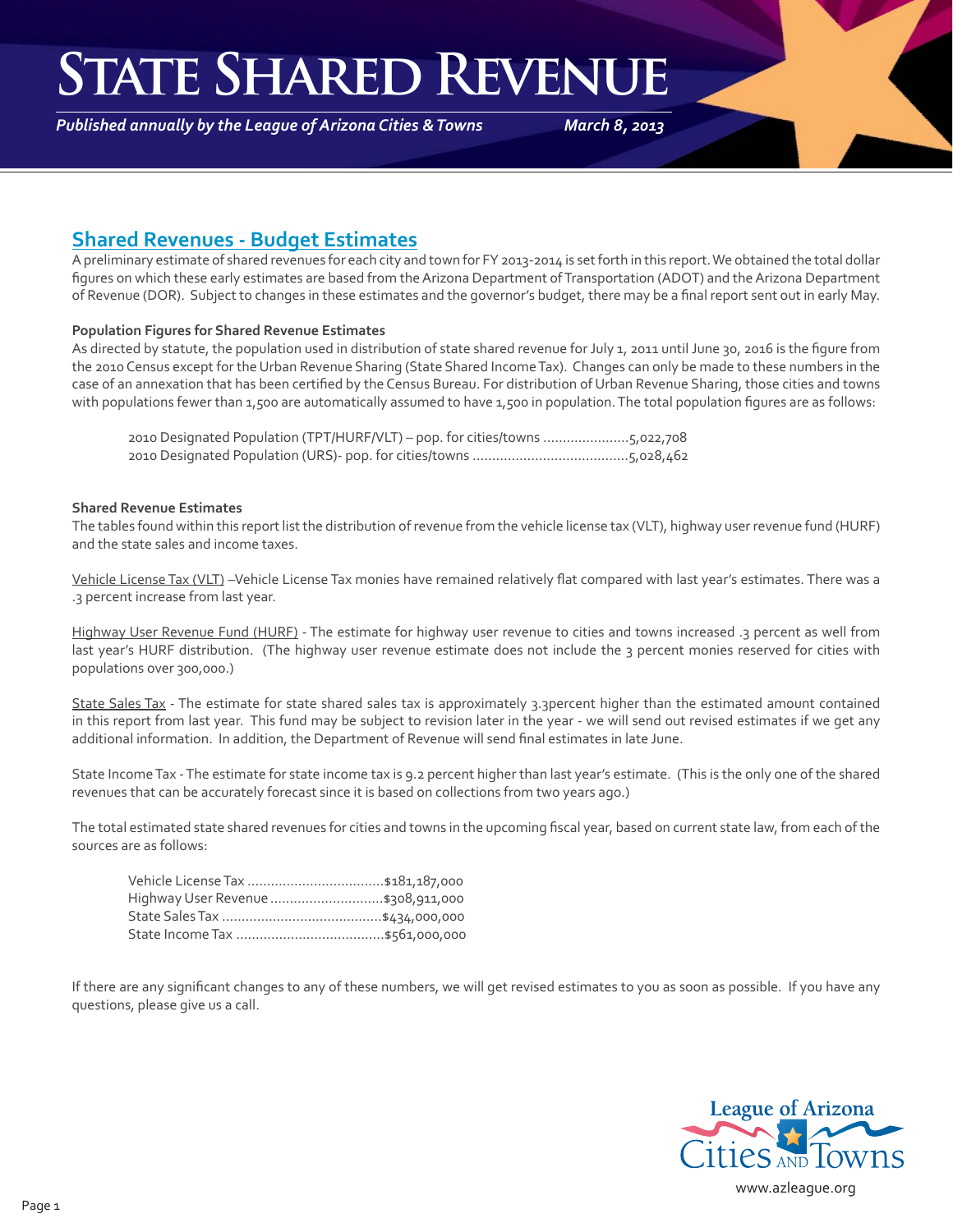## **State Shared Revenue**

*Published annually by the League of Arizona Cities & Towns*

*March 8, 2013*

| <b>CITY/TOWN</b>      | 2010 CENSUS<br>POP. | <b>2010 URS</b><br>POP.* | <b>VLT</b>   | <b>HURF</b>  | <b>SALES TAX</b> | <b>INCOME TAX</b> |
|-----------------------|---------------------|--------------------------|--------------|--------------|------------------|-------------------|
| APACHE JUNCTION       | 35,840              | 35,840                   | \$1,571,322  | \$2,329,806  | \$3,096,847      | \$3,998,487       |
| <b>AVONDALE</b>       | 76,238              | 76,238                   | \$2,541,244  | \$4,300,540  | \$6,587,540      | \$8,505,487       |
| <b>BENSON</b>         | 5,105               | 5,105                    | \$234,741    | \$341,147    | \$441,111        | \$569,539         |
| <b>BISBEE</b>         | 5,575               | 5,575                    | \$256,353    | \$372,555    | \$481,722        | \$621,974         |
| <b>BUCKEYE</b>        | 50,876              | 50,876                   | \$1,695,852  | \$2,869,885  | \$4,396,072      | \$5,675,977       |
| <b>BULLHEAD CITY</b>  | 39,540              | 39,540                   | \$1,915,927  | \$3,137,806  | \$3,416,555      | \$4,411,277       |
| <b>CAMP VERDE</b>     | 10,873              | 10,873                   | \$565,747    | \$766,978    | \$939,510        | \$1,213,045       |
| CAREFREE              | 3,363               | 3,363                    | \$112,099    | \$189,705    | \$290,589        | \$375,193         |
| <b>CASA GRANDE</b>    | 48,571              | 48,571                   | \$2,129,483  | \$3,157,394  | \$4,196,902      | \$5,418,820       |
| <b>CAVE CREEK</b>     | 5,015               | 5,015                    | \$167,165    | \$282,893    | \$433,334        | \$559,498         |
| <b>CHANDLER</b>       | 236,123             | 236,123                  | \$7,870,696  | \$13,319,558 | \$20,402,815     | \$26,343,045      |
| <b>CHINO VALLEY</b>   | 10,817              | 10,817                   | \$562,833    | \$763,028    | \$934,671        | \$1,206,798       |
| CLARKDALE             | 4,097               | 4,097                    | \$213,176    | \$289,001    | \$354,012        | \$457,082         |
| <b>CLIFTON</b>        | 3,311               | 3,311                    | \$269,176    | \$292,334    | \$286,095        | \$369,391         |
| <b>COLORADO CITY</b>  | 4,821               | 4,821                    | \$233,604    | \$382,584    | \$416,571        | \$537,855         |
| <b>COOLIDGE</b>       | 11,825              | 11,825                   | \$518,440    | \$768,693    | \$1,021,770      | \$1,319,255       |
| <b>COTTONWOOD</b>     | 11,265              | 11,265                   | \$586,143    | \$794,630    | \$973,381        | \$1,256,779       |
| DEWEY-HUMBOLDT        | 3,894               | 3,894                    | \$202,614    | \$274,682    | \$336,471        | \$434,434         |
| <b>DOUGLAS</b>        | 17,378              | 17,378                   | \$799,085    | \$1,161,303  | \$1,501,591      | \$1,938,775       |
| <b>DUNCAN</b>         | 696                 | 1,500                    | \$56,583     | \$61,451     | \$60,140         | \$167,347         |
| EAGAR                 | 4,885               | 4,885                    | \$271,160    | \$866,566    | \$422,101        | \$544,995         |
| <b>EL MIRAGE</b>      | 31,797              | 31,797                   | \$1,059,891  | \$1,793,650  | \$2,747,502      | \$3,547,430       |
| <b>ELOY</b>           | 16,631              | 16,631                   | \$729,148    | \$1,081,110  | \$1,437,044      | \$1,855,436       |
| <b>FLAGSTAFF</b>      | 65,870              | 65,870                   | \$2,659,563  | \$6,436,467  | \$5,691,667      | \$7,348,782       |
| <b>FLORENCE</b>       | 25,536              | 25,536                   | \$1,119,567  | \$1,659,987  | \$2,206,504      | \$2,848,922       |
| <b>FOUNTAIN HILLS</b> | 22,489              | 22,489                   | \$749,627    | \$1,268,591  | \$1,943,220      | \$2,508,984       |
| <b>FREDONIA</b>       | 1,314               | 1,500                    | \$53,054     | \$128,397    | \$113,540        | \$167,347         |
| <b>GILA BEND</b>      | 1,922               | 1,922                    | \$64,066     | \$108,419    | \$166,075        | \$214,428         |
| <b>GILBERT</b>        | 208,453             | 208,453                  | \$6,948,371  | \$11,758,709 | \$18,011,917     | \$23,256,044      |
| <b>GLENDALE</b>       | 226,721             | 226,721                  | \$7,557,299  | \$12,789,196 | \$19,590,411     | \$25,294,112      |
| <b>GLOBE</b>          | 7,532               | 7,532                    | \$424,217    | \$699,629    | \$650,822        | \$840,307         |
| <b>GOODYEAR</b>       | 65,275              | 65,275                   | \$2,175,814  | \$3,682,124  | \$5,640,254      | \$7,282,401       |
| <b>GUADALUPE</b>      | 5,523               | 5,523                    | \$184,098    | \$311,549    | \$477,229        | \$616,173         |
| <b>HAYDEN</b>         | 662                 | 1,500                    | \$37,285     | \$61,492     | \$57,202         | \$167,347         |
| <b>HOLBROOK</b>       | 5,053               | 5,053                    | \$260,032    | \$572,259    | \$436,617        | \$563,738         |
| <b>HUACHUCA CITY</b>  | 1,853               | 1,853                    | \$85,206     | \$123,829    | \$160,113        | \$206,730         |
| <b>JEROME</b>         | 444                 | 1,500                    | \$23,102     | \$31,320     | \$38,365         | \$167,347         |
| <b>KEARNY</b>         | 1,950               | 1,950                    | \$85,493     | \$126,761    | \$168,495        | \$217,552         |
| KINGMAN               | 28,068              | 28,068                   | \$1,360,047  | \$2,227,414  | \$2,425,288      | \$3,131,404       |
| LAKE HAVASU CITY      | 52,527              | 52,527                   | \$2,545,217  | \$4,168,425  | \$4,538,731      | \$5,860,171       |
| LITCHFIELD PARK       | 5,476               | 5,476                    | \$182,532    | \$308,898    | \$473,168        | \$610,930         |
| <b>MAMMOTH</b>        | 1,426               | 1,500                    | \$62,520     | \$92,698     | \$123,217        | \$167,347         |
| MARANA                | 34,961              | 34,961                   | \$1,312,917  | \$2,327,150  | \$3,020,895      | \$3,900,421       |
| <b>MARICOPA</b>       | 43,482              | 43,482                   | \$1,906,367  | \$2,826,580  | \$3,757,174      | \$4,851,066       |
| MESA                  | 439,041             | 439,041                  | \$14,634,569 | \$24,766,041 | \$37,936,467     | \$48,981,577      |
| MIAMI                 | 1,837               | 1,837                    | \$103,463    | \$170,634    | \$158,731        | \$204,945         |